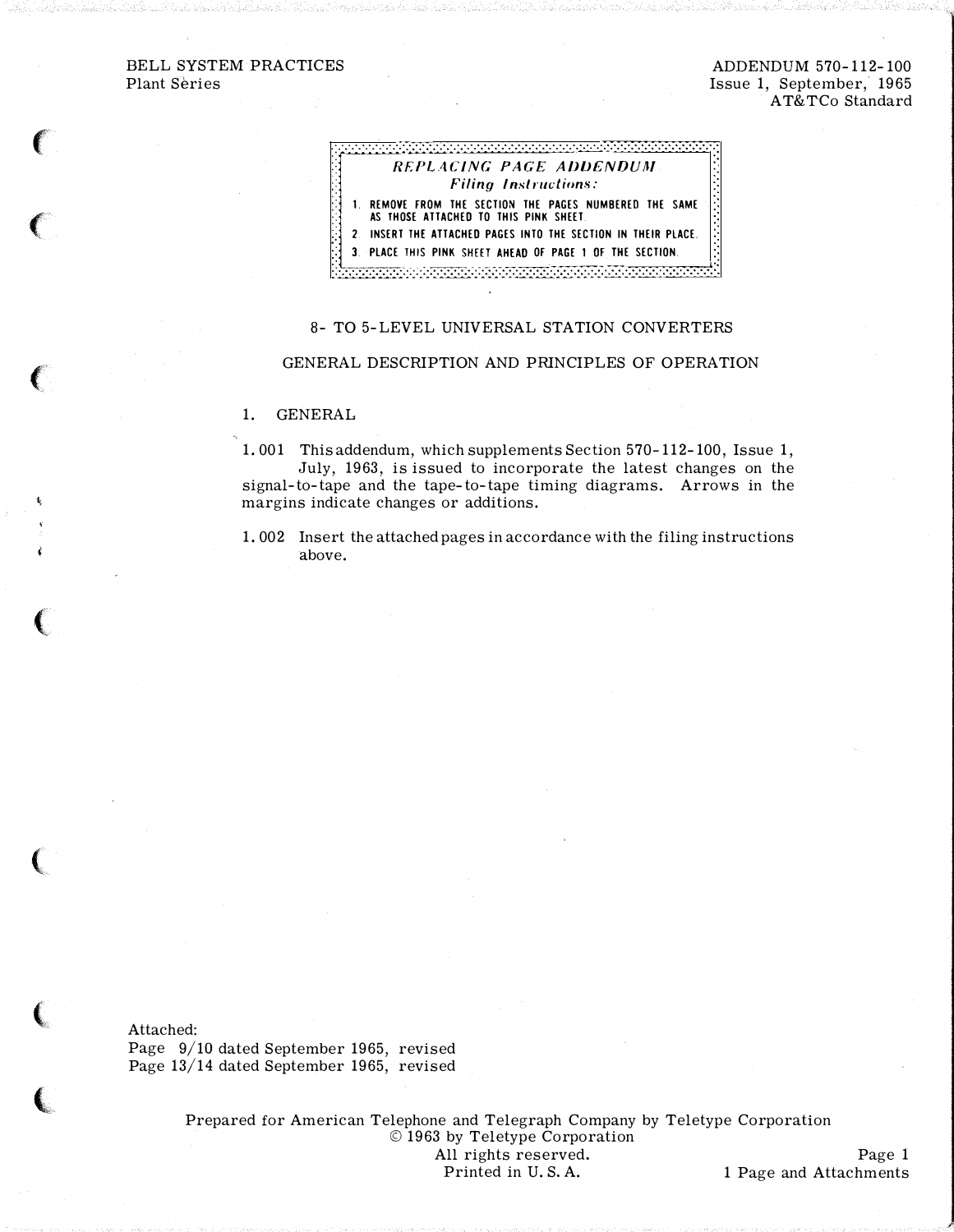| 685 O.P.M. (114.2 W.P.M.)        | RECEIVING SELECTOR (8-LEVEL) LTRS SHIFT |                                                  |                                      | FIGS SHIFT                                              |                                   |                                              |                       | $-$ SPACE                                          |              |                                                  |                             |               |             | EOA                |                  |                              |             |             |                  |                  |             |             |  |
|----------------------------------|-----------------------------------------|--------------------------------------------------|--------------------------------------|---------------------------------------------------------|-----------------------------------|----------------------------------------------|-----------------------|----------------------------------------------------|--------------|--------------------------------------------------|-----------------------------|---------------|-------------|--------------------|------------------|------------------------------|-------------|-------------|------------------|------------------|-------------|-------------|--|
|                                  |                                         | $360^\circ$                                      |                                      |                                                         |                                   | $\frac{330}{9}$ <sup>0 360<sup>0</sup></sup> | $0^{\rm o}$           |                                                    |              |                                                  | $330^{\circ}$ $360^{\circ}$ |               |             |                    |                  | $330^{\circ}$ <sup>360</sup> |             |             |                  |                  |             |             |  |
| SELECTOR CYCLE                   |                                         | $330^{\circ}$ $\frac{\text{°S}}{\text{°S}}$ 12MS |                                      | 88 MS                                                   |                                   | $12$ MS                                      |                       | 88MS                                               |              |                                                  |                             |               |             |                    |                  |                              |             |             |                  |                  |             |             |  |
| CODE READING CONTACTS            |                                         | $\rightarrow$<br>$\overline{ }$                  |                                      |                                                         |                                   |                                              |                       |                                                    |              |                                                  |                             |               |             |                    |                  |                              |             |             |                  |                  |             |             |  |
|                                  |                                         |                                                  | $90^{\circ}$                         | $\frac{180^{\circ}}{88}$ 88 MS $\frac{270^{\circ}}{88}$ | $360^\circ$                       | 12MS                                         | $90^{\circ}$          | $180^{\circ}$ 88MS $270^{\circ}$                   |              | $\frac{1}{360}$ <sup>O</sup><br>$n^{O}$<br> 12MS |                             | $90^{\circ}$  | $180^\circ$ | $270^\circ$        | $360^\mathrm{O}$ | $0^{\circ}$                  | $90^\circ$  | $180^\circ$ | $270^\circ$      | $360^\circ$      |             |             |  |
| FUNCTION CYCLE                   |                                         | $28^\mathrm{O}$                                  | 58 MS                                | $266^\circ$                                             |                                   | $28^\mathrm{O}$                              |                       | $266^{\circ}$                                      |              |                                                  |                             |               |             |                    |                  |                              |             |             |                  |                  |             |             |  |
| AUX #1 CONTACT (Y)               |                                         | $56^\circ$                                       |                                      |                                                         |                                   | $56^\circ$                                   |                       |                                                    |              |                                                  |                             |               |             |                    |                  |                              |             |             |                  |                  |             |             |  |
| STORAGE RELAYS                   |                                         |                                                  |                                      |                                                         |                                   |                                              |                       |                                                    |              |                                                  |                             |               |             |                    |                  |                              |             |             |                  |                  |             |             |  |
| TRANSFER TREE RELAYS             |                                         | $\frac{1}{2}$ MS                                 | $105^\circ$                          |                                                         |                                   |                                              | $105^\circ$           |                                                    |              |                                                  |                             |               |             |                    |                  |                              |             |             |                  |                  |             |             |  |
|                                  |                                         | $7 - 1$<br>$\mathbf{R}$<br>12                    | $117 - 1/2^{0}$                      | $267^\mathrm{O}$                                        |                                   |                                              | $117 - 1/2^0$         | $267^\circ$                                        |              |                                                  |                             |               |             |                    |                  |                              |             |             |                  |                  |             |             |  |
| (LC & UC) RELAYS (DRY REED)      |                                         |                                                  |                                      |                                                         |                                   |                                              |                       |                                                    |              |                                                  |                             | $135^\circ$   |             | $270^\circ$        |                  |                              |             |             |                  |                  |             |             |  |
| SPACE RELAY                      |                                         |                                                  | 3MS                                  |                                                         |                                   |                                              |                       |                                                    |              |                                                  |                             |               |             |                    |                  |                              |             |             |                  |                  |             |             |  |
|                                  |                                         |                                                  | $153 - 1/2^0$<br>SM                  |                                                         | $293^\circ$                       |                                              |                       |                                                    |              |                                                  |                             |               |             |                    |                  |                              |             |             |                  |                  |             |             |  |
| UCI UPPER CASE INHIBIT           |                                         |                                                  | $125^{\rm O}$                        | $207^\mathrm{O}$                                        |                                   |                                              | $125^\circ$           | $207^\circ$                                        |              |                                                  |                             |               |             |                    |                  |                              |             |             |                  |                  |             |             |  |
| AUX #2 CONTACT (X) (TIMING)      |                                         |                                                  |                                      | 20MS                                                    |                                   |                                              |                       | $20$ MS<br>$208^{\rm O}$ $212^{\rm O}$             |              |                                                  |                             | $145^{\rm O}$ |             |                    |                  |                              |             |             |                  |                  |             |             |  |
| NON-REPEAT DRIVER RELAYS (A & X) |                                         |                                                  |                                      | $\sqrt{2^{212}}$                                        |                                   |                                              |                       |                                                    |              |                                                  |                             |               |             |                    |                  |                              |             |             |                  |                  |             |             |  |
|                                  |                                         |                                                  |                                      | $\mathbb{R}$                                            | $294^\mathrm{O}$                  |                                              |                       | $212^{\circ}$                                      | $294^\circ$  |                                                  |                             | $145^{\rm O}$ |             |                    |                  |                              |             |             |                  |                  |             |             |  |
| NON-REPEAT SLAVE RELAYS (B & Y)  |                                         |                                                  |                                      | $208^{\circ} 241^{\circ} 278^{\circ}$                   |                                   |                                              |                       | 208 <sup>°</sup> 241 <sup>°</sup> 278 <sup>°</sup> |              |                                                  |                             |               |             |                    |                  |                              |             |             |                  |                  |             |             |  |
| NON-REPEAT RESET RELAYS (C & E)  |                                         |                                                  | $117 - 1/2^0$                        | 15. T<br>$267^\circ$                                    |                                   | DROP-OUT NON-REPEAT                          |                       |                                                    |              |                                                  |                             |               |             |                    |                  |                              |             |             |                  |                  |             |             |  |
| FS RELAYS (DRY REED)             |                                         |                                                  |                                      |                                                         |                                   | RELAYS HERE                                  |                       |                                                    |              |                                                  |                             |               |             |                    |                  |                              |             |             |                  |                  |             |             |  |
| FS INHIBIT RELAYS                |                                         |                                                  | $153 - 1/2^{\circ}$ 186 <sup>°</sup> | بمعدا                                                   |                                   |                                              |                       |                                                    |              |                                                  |                             |               |             |                    |                  |                              |             |             |                  |                  |             |             |  |
|                                  |                                         |                                                  |                                      |                                                         |                                   |                                              |                       |                                                    |              |                                                  |                             |               |             |                    |                  |                              | $135^\circ$ |             | $270^\mathrm{O}$ |                  |             |             |  |
| EOA RELAY                        |                                         |                                                  |                                      |                                                         |                                   |                                              |                       |                                                    |              |                                                  |                             |               |             |                    |                  |                              |             |             |                  |                  |             |             |  |
|                                  |                                         |                                                  |                                      |                                                         |                                   |                                              |                       |                                                    |              |                                                  |                             |               |             |                    |                  |                              |             |             |                  |                  |             |             |  |
|                                  |                                         |                                                  |                                      |                                                         |                                   |                                              |                       |                                                    |              |                                                  |                             |               |             |                    |                  |                              |             |             |                  |                  |             |             |  |
|                                  |                                         |                                                  |                                      |                                                         |                                   |                                              |                       |                                                    |              |                                                  |                             |               |             |                    |                  |                              |             |             |                  |                  |             |             |  |
|                                  | TAPE PUNCH (5-LEVEL)                    |                                                  |                                      |                                                         | $90^{\rm O}$<br>$125^{\circ}$     | $180^\mathrm{O}$                             | $270^\circ$           | $\sqrt{\frac{360}{00}}$                            | $90^{\circ}$ | $180^\circ$                                      | $270^\mathrm{o}$            |               | $360^\circ$ | $90^{\rm O}$       | $180^\circ$      |                              |             | $0^{\rm o}$ | $90^{\circ}$     | $180^\mathrm{O}$ | $270^\circ$ | $360^\circ$ |  |
|                                  | CODE & CLUTCH MAGNET                    |                                                  |                                      |                                                         |                                   |                                              |                       |                                                    |              |                                                  |                             |               |             |                    |                  |                              |             |             |                  |                  |             |             |  |
|                                  | SHAFT                                   |                                                  |                                      |                                                         |                                   |                                              |                       |                                                    |              |                                                  |                             |               |             |                    |                  |                              |             |             |                  |                  |             |             |  |
|                                  |                                         |                                                  |                                      |                                                         | $ 105^{\circ} \quad 175^{\circ} $ |                                              |                       |                                                    | E.           |                                                  |                             |               |             |                    |                  |                              |             |             |                  |                  |             |             |  |
|                                  | AUX #1 CONTACTS                         |                                                  |                                      | $22^{\rm O}$                                            |                                   | $247^\circ$                                  |                       | $22^{\rm O}$                                       |              |                                                  | $247^\circ$                 |               |             |                    |                  |                              |             |             |                  |                  |             |             |  |
|                                  | "2-CYCLE START" DRIVER RELAY (E)        |                                                  |                                      |                                                         |                                   |                                              |                       |                                                    |              |                                                  |                             |               |             |                    |                  |                              |             |             |                  |                  |             |             |  |
|                                  | "2-CYCLE START" SLAVE RELAY (F)         |                                                  |                                      |                                                         | $194^\circ$                       | $247^\circ$                                  |                       |                                                    | $94^\circ$   |                                                  | $247^\circ$                 |               |             |                    |                  |                              |             |             |                  |                  |             |             |  |
|                                  |                                         |                                                  |                                      | $148^\mathrm{O}$                                        |                                   |                                              | $\vert_{276}^{\rm o}$ |                                                    | $148^\circ$  |                                                  |                             | $276^\circ$   |             |                    |                  |                              |             |             |                  |                  |             |             |  |
| "2-CYCLE STOP" DRIVER RELAY (G)  |                                         | $218^\mathrm{O}$                                 |                                      |                                                         | 276 <sup>o</sup>                  |                                              |                       | $218^{\rm O}$                                      |              | $276^\circ$                                      |                             |               |             |                    |                  |                              |             |             |                  |                  |             |             |  |
|                                  | "2-CYCLE STOP" SLAVE RELAY (H)          |                                                  |                                      |                                                         |                                   |                                              |                       |                                                    |              |                                                  |                             |               |             |                    |                  |                              |             |             |                  |                  |             |             |  |
| $\sim$                           | AUX #2 CONTACT                          |                                                  |                                      |                                                         | $122^{\rm O}$                     | $186^{\rm o}$                                |                       |                                                    |              |                                                  |                             |               |             |                    |                  |                              |             |             |                  |                  |             | ↞           |  |
|                                  |                                         |                                                  |                                      |                                                         | $106^{\rm O}$                     | $187^{\circ}$                                |                       |                                                    |              |                                                  |                             |               |             |                    |                  |                              |             |             |                  |                  |             | ↞           |  |
|                                  | BR RELAY (DRY REED)                     |                                                  |                                      |                                                         |                                   |                                              |                       |                                                    |              |                                                  |                             |               |             |                    |                  |                              |             |             |                  |                  |             |             |  |
|                                  |                                         |                                                  |                                      |                                                         | LTRS                              |                                              |                       |                                                    | FIGS         |                                                  |                             |               |             | SPACE <sup>.</sup> |                  |                              |             |             | CR               |                  |             |             |  |

 $\sim 10^{-1}$ 

Figure 3 - Timing Diagram, Signal-to-Tape<br>Universal Station Converter

Page 9/10<br>Revised, September 1965